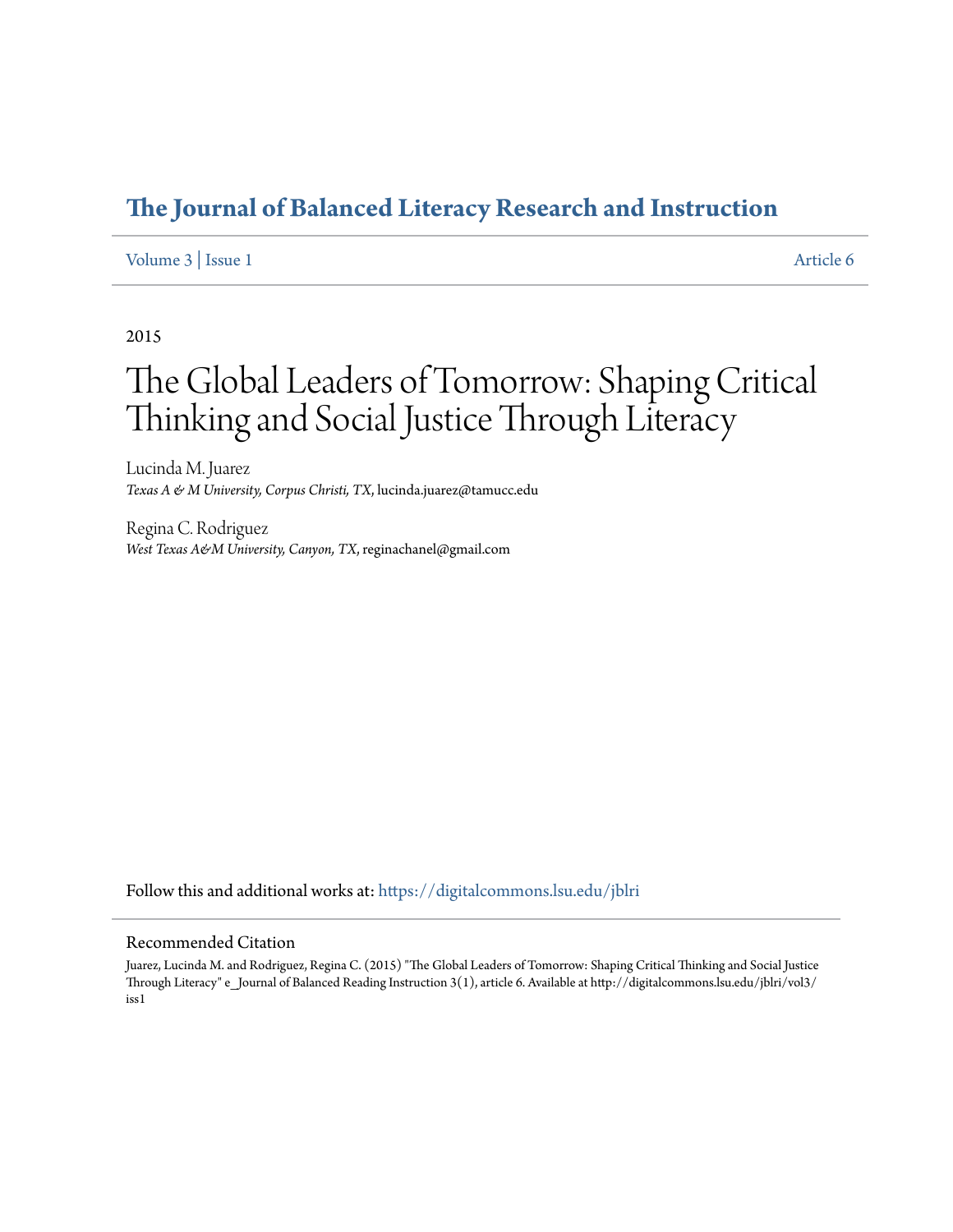# The Global Leaders of Tomorrow: Shaping Critical Thinking and Social Justice Through Literacy

Lucinda M. Juarez & Regina C. Rodriguez *Texas A&M University—Corpus Christi*

*Abstract* **—** The relatively new Common Core Standards seem threatening to educators at first, but with careful planning and the assistance of seasoned English language arts teachers, the Core Standards become manageable. This article presents a variety of literature and informational texts, suitable for the K-12 grade levels, which focus on social justice and global thinking. Each text listed has an activity that was designed to meet at least one of the Common Core Standards and also includes the integration of technology and creativity in literacy instruction. With resources like the ones discussed in this article, teachers can easily tackle the Common Core and work towards creating global, critical thinkers.

The four walls of a classroom no longer exist as technology and the Internet have made the world our classrooms. Our roles as teachers have been forever altered. No longer able to take the sage on the stage route, we must be facilitators of great learning by directing what our students can read and write about to shape their own global thinking. We can do this every month by providing our students with great reads, teaching them to navigate multi-media and traditional genres, and by using Bram Stoker, Caldecott, and Newberry medal-winning books, as well as popular e-books to spark flames of interest and create lifelong global citizens who not only care about our world, but also take action to make it a better place, all while meeting the demands of the [Common](http://www.corestandards.org)  [Core State Standards](http://www.corestandards.org) (CCSS).

Lucinda M. Juarez, Ph.D. is a co-director of the Summer Institute of the Coastal Bend Writer's Project at Texas A & M University-Corpus Christi and a writing/ESL coach at the School of Science and Technology-Corpus Christi. lucinda.juarez@tamucc.edu.

Regina C. Rodriguez is an Assistant Professor of education at West Texas A&M University in Canyon, TX. reginachanel@gmail.com.

# **TEACHING FOR SOCIAL JUSTICE**

Social justice literacy instruction can develop the democratic citizenship skills students need to challenge unjust and unfair conditions both within the neighborhoods they live to

the vast world. Social justice has been defined as the fair and equitable treatment of individuals and groups within a society with particular regard to the distribution of resources and allocation of rights (Barry, 2005). Teaching for social justice through literacy requires conscious explicit instruction throughout everyday K-12 educational curriculum utilizing well-written, beautifully illustrated picture books, audio books, and complex texts**.** In this article we advocate the use of literary texts to encourage the teaching for social justice for the wide array of critical thinking processes and social actions students can learn and practice. By providing both non-fiction and fiction texts as the basis for instruction, students can develop their knowledge, compassion, and critical literacy on such topics as how diverse populations can learn to peacefully co-exist, how people cope with terrorism and disasters, celebrate cultural diversity, to thinking critically about how to save our environment, its animals and inhabitants and ultimately to recognize the common threads global communities share and practice.

# **COMMON CORE READING AND WRITING EXPECTATIONS**

While each state has its own demands adapting to the CCSS curriculum, the overall change from old state standards to the new CCSS revolve around three areas: (a) read more complex texts and read them closely, (b) include more nonfiction texts and writing, and (c) be able to discuss and write about texts using evidence. (Old Standards, 2010; Riddile, 2012; Shifts for Students, 2012). Old state standards required students to answer basic comprehension questions about the texts they read, such as identifying the main events, characters, and settings. With CCSS students are expected to demonstrate

*e-Journal of Balanced Reading Instruction* Volume 3 - Issue 1 Spring/Summer ©2015 *ISSN: 2328-0816 http://www.balancedreadinginstruction.com*

ŕ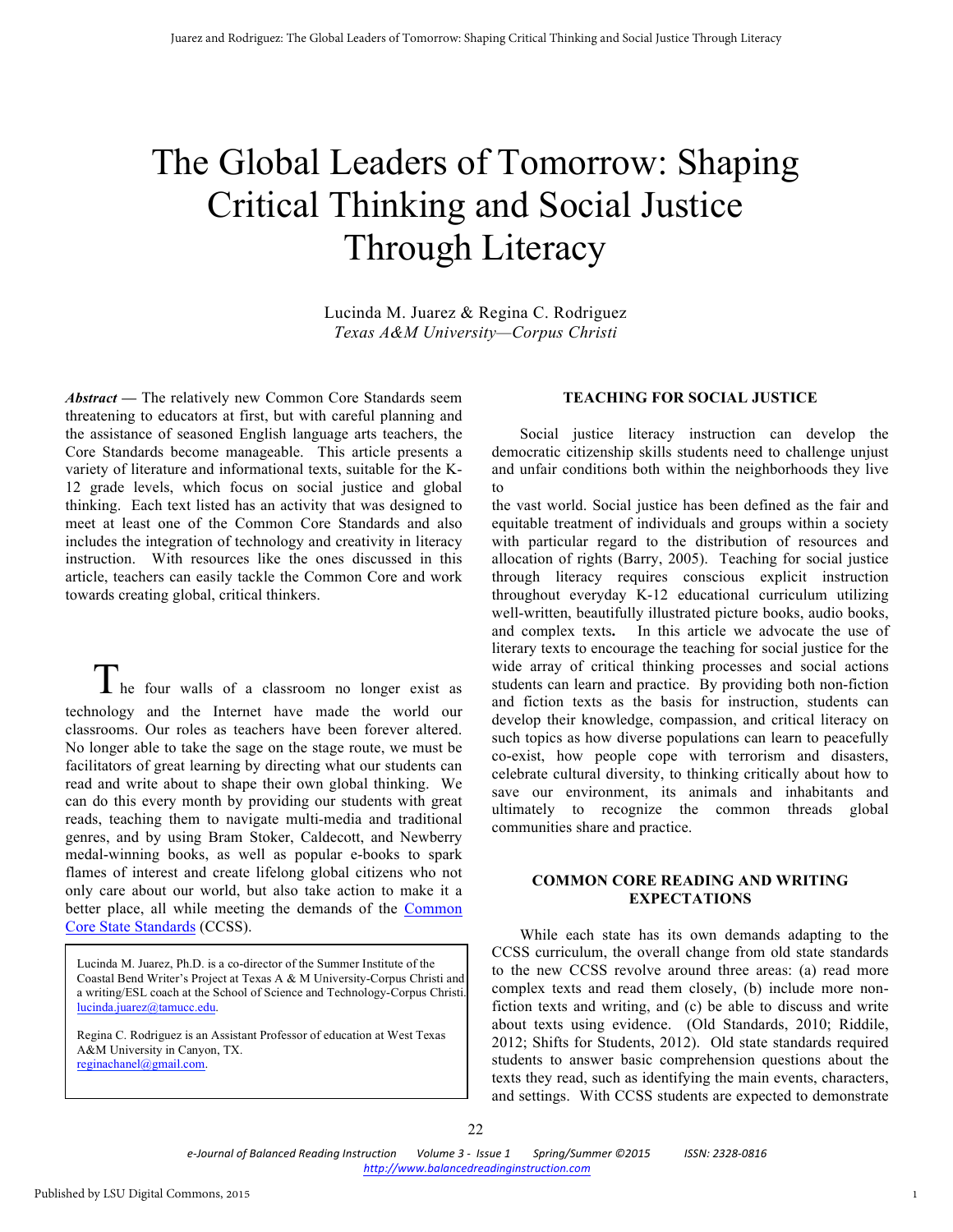a deeper understanding by completing tasks such as explaining why each character has their own respective point of view and citing evidence from the text that explains the chosen perspectives (Old Standards, 2010). In addition to increasing text complexity and text comprehension, the CCSS requires language arts students to write, listen, speak, research, present, and even collaborate at a more in-depth level than before (Old Standards, 2010; Riddile, 2012).

Since CCSS tasks require a more in-depth comprehension of texts, it is important to remember what tools help students understand a text better. Nine key comprehension strategies that help students become stronger readers will be a focus of this article: (a) schema connections, (b) predicting, (c) questioning/clarifying, (d) vocabulary instruction, (e) inference making, (f) visualizing, (g) synthesizing, (h) evaluating, and (i) creating*.* Four of the reading comprehension strategies originally developed by Palinscar and Brown (1984), and explored and expanded upon by Ozcycus (2003) of questioning, predicting, summarizing, and clarifying, most often form the ingredients for many comprehension instruction programs as these strategies have demonstrated good reading comprehension (De Koning & Van Der Schoot, 2013). A growing number of recent empirical studies emphasize that the strategies of visualization (De Koning & Van Der Schoot, 2013), vocabulary instruction (Stygles, 2012); inference making (Boudah, 2013), evaluating (Keene & Zimmerman, 2013), synthesizing (McGregor. 2007), and creativity (Ritchie, et al., 2013; Wilhelm, 2014) play significant roles in comprehending language and reading. By connecting to what students know through their own life experiences, media, other texts and interaction in the world, students develop a rich foundation from which to draw from. Their writing, then, becomes a more detailed record of schematic connections shared with their readers. In addition to the strength in learning caused by tapping into students' prior knowledge, teacher led strategies of visualizing, vocabulary instruction, inference making, evaluating, synthesizing and creating, provide students with the additionally needed pillars of support that help them to build robust written communication with the reading and writing comprehension tools to put social justice into practice.

# **INTERACTING WITH FICTION AND NON-FICTION TEXTS**

Educators can more efficiently prepare their students for the advanced writing tasks listed in the CCSS by ensuring their students' comprehension and analysis skills are strengthened through interaction with both fiction and non-fiction texts. By building the skill of analysis, teachers lay the groundwork for their students to be able to write analytical texts that use evidence to demonstrate student understanding of the literature. The skills required for reading and writing are interwoven and often cannot be separated. After all, "better writers tend to be better readers, and better readers produce better writing" (Writing and Reading, 2014).

The shift in CCSS curriculum not only requires more writing, but it requires that writing to be authentic. In Mel Riddile's 2012 interview with, Susan, Gendron, *a policy coordinator at SMARTER Balanced Assessment Consortium, stated, "*I want to leave teachers with the message that we should be linking students' knowledge and helping them talk about applying what they learn to their lives and how different perspectives develop." *In this article, texts are paired with activities that are designed to do just that. The literature selected for this article corresponds with seasonal celebrations and world issues that promote social justice and encourage students to connect the literature to their own lives. Each book is paired with an activity that requires critical thinking through either writing, presenting, collaborating, and/or using technology.*

#### **Advocating Peaceful Co-Existence**

In August students can begin their school year listening to a read-aloud of *[Martin's Big Words: The Life of Martin Luther](http://www.teachertube.com/video/martins-big-words-77151) [King](http://www.teachertube.com/video/martins-big-words-77151)*, a picture book by Doreen Rappaport, and illustrated by Brian Collier, that will help kindergarten through  $12<sup>th</sup>$  grade students can begin by identifying and analyzing literary elements such as point of view and conflict by citing evidence from the text [\(CCSS.ELA-Literacy.RL.3.1\)](http://www.corestandards.org/ELA-Literacy/RL/3/1/) to support their answers. They can then analyze the illustrations to determine how those drawings convey the culture MLK was raised in (CCSS.ELA.Literacy.[RL.3.2](http://www.corestandards.org/ELA-Literacy/RL/3/2/) & [RL.3.7\)](http://www.corestandards.org/ELA-Literacy/RL/3/7/) and discuss how MLK's culture differs from their own. Students can explore the concept of peaceful co-existence with all people of the world through free writes and collaborative discussions tied to themes found in the book.

Playing the *[I Have a Dream](http://www.amazon.com/I-Have-Dream-Book-CD/dp/0375858873)* CD that is paired with the illustrated book of the same title aloud on August  $28<sup>th</sup>$ , the anniversary of its deliverance, will allow your classroom to continue the discussion of peaceful co-existence amidst a world of conflict. This powerful 17-minute speech given on the steps of the Lincoln Memorial is iconic rhetoric and older students can analyze how King's diction and connotation contribute to the overall development of ideas (CCSS-ELA.Literacy.[RI.9-](http://www.corestandards.org/ELA-Literacy/RI/9-10/9/) [10.9\).](http://www.corestandards.org/ELA-Literacy/RI/9-10/9/) They can also connect their own opinions to MLK's speech by finding points in his speech they agree or disagree with and then discussing why (CCSS-ELA.Literacy.[SL.9-](http://www.corestandards.org/ELA-Literacy/SL/9-10/1/d/) [10.1.D\).](http://www.corestandards.org/ELA-Literacy/SL/9-10/1/d/) High school students can then use their creativity to predict what MLK would seek to change in modern day society and collaborate to write a copy-change (copy the mentor-text's structure and change the words to fit the new topic) (ELA.Literacy.[SL.9-10.6\)](http://www.corestandards.org/ELA-Literacy/SL/9-10/6/).

Younger students can ask questions about unknown words/phrases (ELA-[Literacy.L.4.4.C\)](http://www.corestandards.org/ELA-Literacy/L/4/4/c/) and make connections between what King is saying in the speech and the conflicts that occurred in *Martin's Big Words* (ELA[.Literacy.RI.4.9\)](http://www.corestandards.org/ELA-Literacy/RI/4/9/)*.*  Younger students could figurative language from the speech as a mentor text, choosing the most powerful phrases to imitate and write lines of their own after free writing to questions such as, "Who or what group is treated unfairly in the world today?"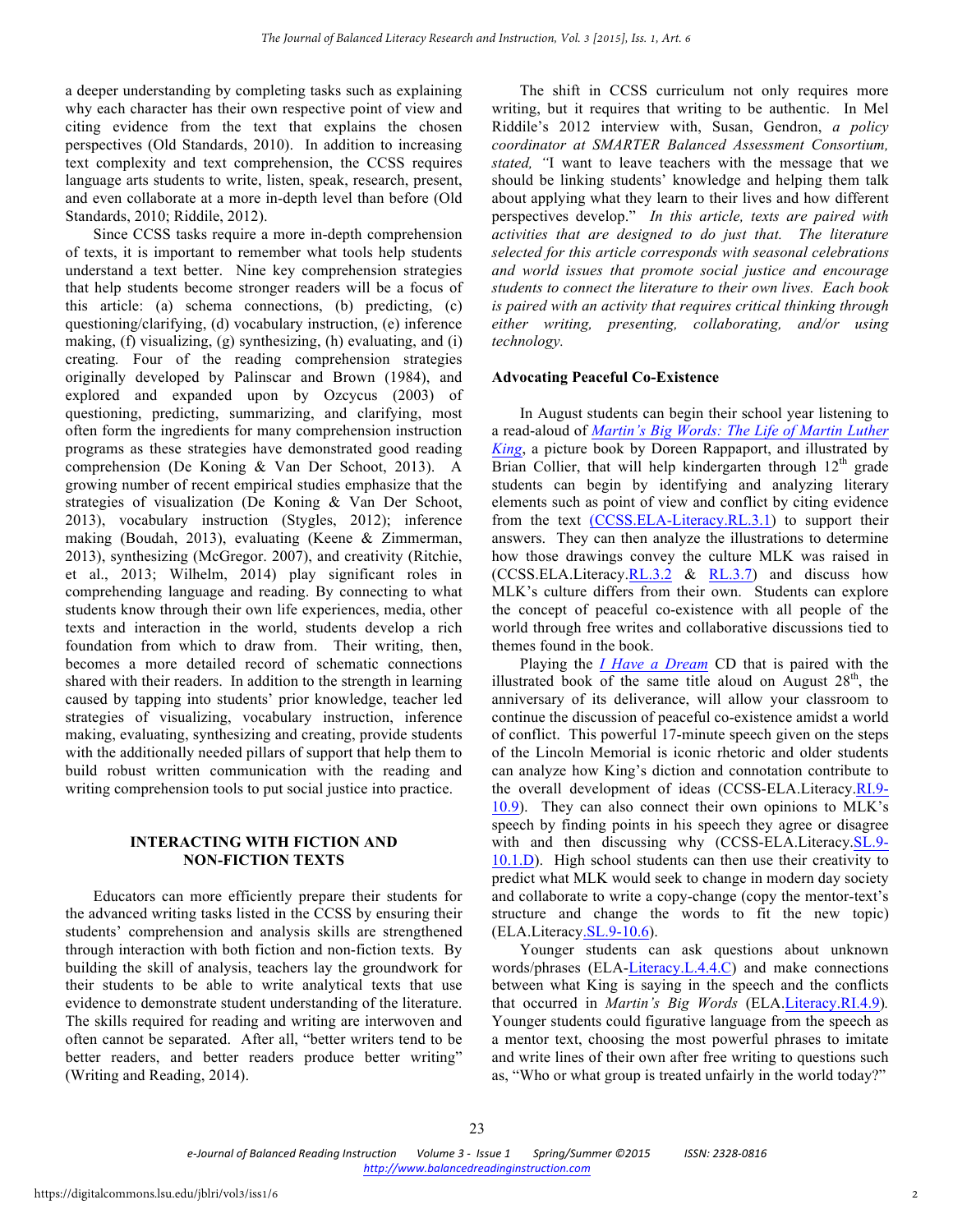and "If you could change one thing about the world to make it a better place, what would that change be?" By recording audio of their own speeches or figurative language, students can practice adapting their speech to a more formal setting (ELA.[Literacy.SL.4.5\)](http://www.corestandards.org/ELA-Literacy/SL/4/5/).

Students can deepen their understanding of the conflicts that arise between diverse groups by finding modern scenes in which violence has caused harm to a group of people through a YouTube search. Discussion of these videos alongside articles or headlines from the [Rodney King beating](http://www.nytimes.com/1991/03/07/us/tape-of-beating-by-police-revives-charges-of-racism.html) in Los Angeles, the [OJ Simpson](http://www.nytimes.com/1994/06/18/us/simpson-case-marriage-handling-1989-wife-beating-case-was-terrible-joke.html) case, and [Trayvon Martin](http://www.washingtonpost.com/opinions/richard-cohen-racism-vs-reality/2013/07/15/4f419eb6-ed7a-11e2-a1f9-ea873b7e0424_story.html) and Michael Brown case analyses and synthesis will help students make sense of the impact stereotypes and assumptions can have on individuals and the country as a whole and how having a different global outlook can be used to turn the tide on this violence (ELA.[Literacy.SL.11-12.1.D\).](http://www.corestandards.org/ELA-Literacy/SL/11-12/1/d/)

#### **Coping With Terrorism And Disasters**

In *[September 12th: We Knew Everything Would Be All](https://www.youtube.com/watch?v=lR_Gk4b12ko) [Right](https://www.youtube.com/watch?v=lR_Gk4b12ko)* (collaboratively written by first grade Masterson Elementary Students) the first graders talk about how their lives carried on after the horrific events of 9/11, a heartwarming story of American resilience in the face of disaster. The young artists illustrate the book with simple, yet powerful images that could be used to start a discussion about how the theme of resilience develops over the course of the story.

Students can begin to compare and contrast elements of different characters, places, and times in literary stories with real-life people and events and continue this discussion by reading *[Prip'Yat: The Beast of Chernobyl](http://www.amazon.com/PripYat-Beast-Chernobyl-Mike-Kraus-ebook/dp/B00AA6CM82)* [Kindle Edition], written by Mike Kraus (CCSS.[Literacy.RL.5.9\).](http://www.corestandards.org/ELA-Literacy/RL/5/9/) This story, about the ghostly, mutated beings that walk the streets after the darkest disaster on Earth, grabs middle school students and keeps them reading in one sitting. By incorporating newspaper articles, scenes from documentaries such as *[The Battle of](http://www.amazon.com/PripYat-Beast-Chernobyl-Mike-Kraus-ebook/dp/B00AA6CM82)  [Chernobyl](http://www.amazon.com/PripYat-Beast-Chernobyl-Mike-Kraus-ebook/dp/B00AA6CM82)* on YouTube, and teacher-selected scenes from fictional movies such as *[The Chernobyl Diaries,](https://www.youtube.com/watch?v=GIPwsY6YKyA)* middle and high-school level students can analyze the effects of film medium and compare that to the written story and [articles](http://topics.nytimes.com/top/reference/timestopics/subjects/c/chernobyl_nuclear_accident_1986/index.html) to determine how authors and filmmakers change history for dramatic effect (CCSS.[Literacy.RI.5.5\).](http://www.corestandards.org/ELA-Literacy/RI/5/5/)

Students can then mimic the twisting of historical facts for dramatic effect by journaling about local, state, national, and world events or disasters that may impact their own lives using the free application [Flipsnack](http://www.flipsnack.com), and app that let's you create your own flipbook, complete with graphics, text, and an eyepleasing layout. After collecting a myriad assortment of events, students can then choose one that interests them the most and create their own fictional narrative spinoff by using their Flipsnack journals to set the context of the story (CCSS.[Literacy.W.5.3](http://www.corestandards.org/ELA-Literacy/W/5/3/) & [SL.5.5](http://www.corestandards.org/ELA-Literacy/SL/5/5/)).

#### **Connecting Cultural Diversity To Celebrations**

*[Room on the Broom](https://www.youtube.com/watch?v=4dssMyeeRJg)* by Julia Donaldson and Axel Scheffler, a rhyming poem about a witch zooming down to

earth, provides a delightful way for elementary students to become excited about the witch, moon and other Halloween themes that fascinate young children. The website of the same name has a [finger puppet sheet](http://roomonthebroom.com/activities/page/2/) students can print out and use to practice their reading fluency—a role-playing activity that also develops critical thinking and problem solving skills (CCSS.[Literacy.RF.K.4\)](http://www.corestandards.org/ELA-Literacy/RF/K/4/). Older students can identify and analyze the cultural icons present in both *Room on the Broom* and the spooky, non-fiction *[Halloween Nation: Behind the](http://www.amazon.com/Halloween-Nation-Behind-Scenes-Americas/dp/1589806808)  [Scenes of America's Fright Night](http://www.amazon.com/Halloween-Nation-Behind-Scenes-Americas/dp/1589806808)* by Lesley Bannatyne. The book was nominated for a Bram Stoker Award, the genre of fiction associated with dark fantasy and horror writing and looks into the traditions associated with the day after Halloween, dia de los muertos—or Day of the Dead, a timehonored Mexican tradition. Students can celebrate their own cultural traditions by writing expository essays about their favorite family celebration and collecting their favorite family recipes. Students can work collaboratively to develop a digital cookbook for the class using a free app such as [Paprika](http://paprikaapp.com) and could include introductory and concluding paragraphs that support the recipes presented (CCSS.Literacy.[W.11-12.6\).](http://www.corestandards.org/ELA-Literacy/W/11-12/6/)

#### **Thinking Critically About Our World**

For Thanksgiving, the book, *[Thank You, Sarah: The](https://www.youtube.com/watch?v=jOngWUiQjfA)  [Woman Who Saved Thanksgiving](https://www.youtube.com/watch?v=jOngWUiQjfA)* by Laurie Halse Anderson and Matt Faulkner—a biography about Sarah Hale and her letter campaign to presidents that lasted 28 years— could be used to foster an awareness of how powerful the pen and mighty words can be. After using this book as an example of what one person's words and perseverance can do for others, students can get on *[My Hero](http://myhero.com)*, the online largest international network of children helping children at http://myhero.com were more than 100,000 kids from 90 countries share essays, art, music, and film to honor those working for change. Focusing on social justice, reading of literary classical texts, as well as non-fiction informational works aligns with the Common Core State Standards by providing forums for students to handle increasingly more difficult texts of complexity, express their critical thinking skills, and gain deep understanding of global problems and initiatives.

Having students thinking critically about our world can begin with a read aloud of a strikingly beautiful picture book titled *[Pi-shu, The Little Panda](http://www.amazon.com/Pi-Shu-Little-Panda-John-Butler/dp/1561452424)* (2001) by John Butler. Butler captures heartwarming scenes of the endangered panda cub and his mother and provides a backdrop for students to closely encounter how mankind has encroached upon and narrowed the world's habitats from the very inhabitants that need them. Instead of being able to eat their fill, the pandas have to move as forests are bulldozed to make way for fields of corn and rice. Similarly, in *[Polar Bears: The Natural History of a](http://www.amazon.com/Polar-Bears-Natural-History-Threatened/dp/1554551552)  [Threatened Species](http://www.amazon.com/Polar-Bears-Natural-History-Threatened/dp/1554551552)* (2011), Ian Stirling unpacks thoughtprovoking, ice-capped photos brimming over with noteworthy information for students to critically evaluate the global warming problem that may endanger us all. Polar bear research scientist Stirling's conclusion that the overall effects on polar bears will be devastating "mainly because of human- induced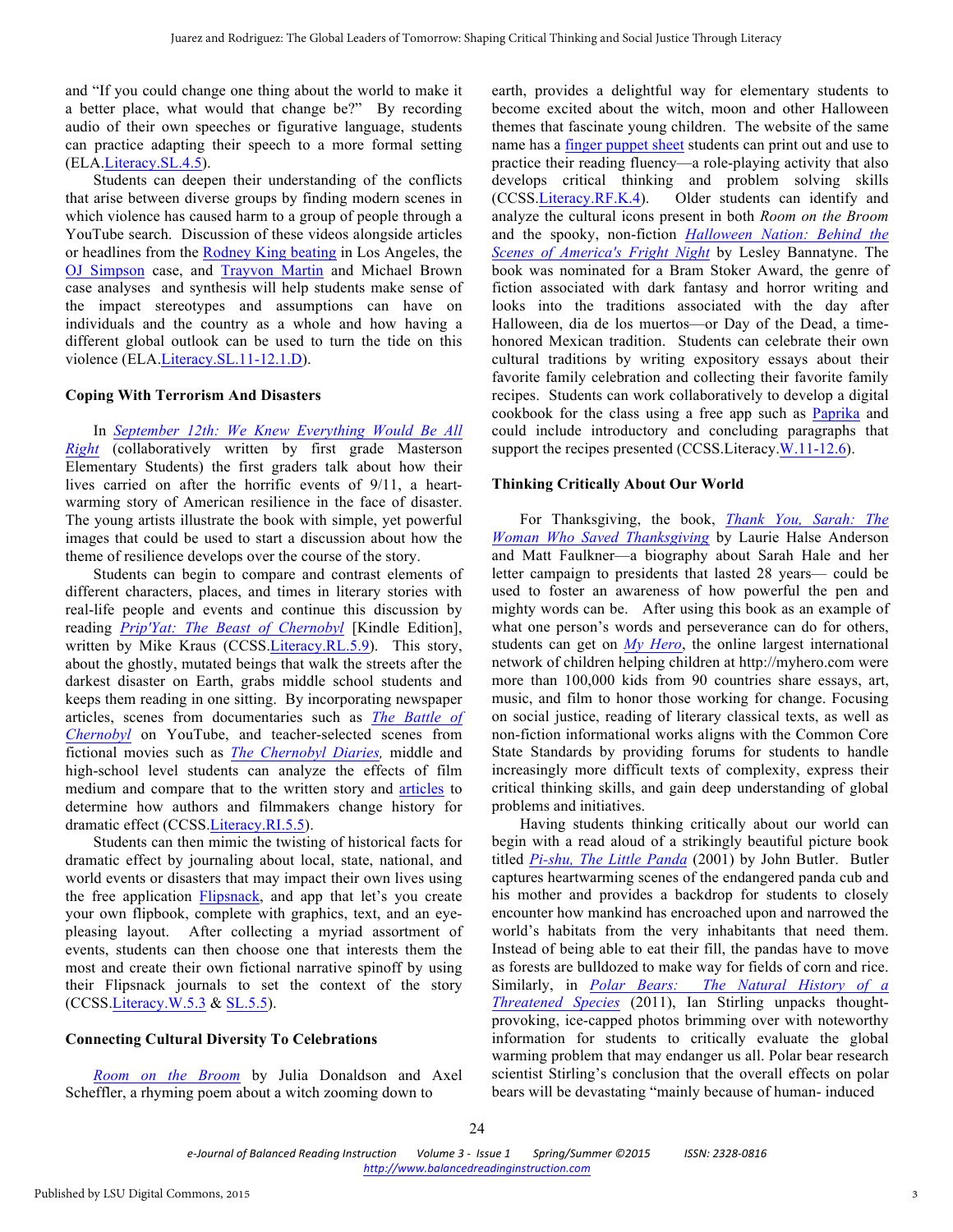climate warning" (p.304) is also a hopeful call for the future generations' researchers to find ways to stem the tide of global warming's potential for destruction and acquire new ways to make it a planet of survival and sustenance for all species.

After reading these powerful texts, teachers can present their students with a local, national, or global environmental problem. Students can then role-play like they are political entity (city-council, state board, EPA, WWF) and search for the best solution to the problem (CCSS.ELA-Literacy.[W.11-](http://www.corestandards.org/ELA-Literacy/W/11-12/7/) [12.7\).](http://www.corestandards.org/ELA-Literacy/W/11-12/7/) For instance, students who live around the Gulf of Mexico could focus on the issue of bringing back tourism or cleaning up three years after the explosion on the Deep Horizon drilling rig. Students could then create a presentation and present their findings using diverse media to the rest of the class, who would vote on the best option after evaluating each group's arguments and logic (CCSS.Literacy.[W.11-12.7\).](http://www.corestandards.org/ELA-Literacy/W/11-12/6/)

### **Common Threads That Bind Us**

A time when humanity takes a good look at their practices and examines their own lives is New Year's Day. Amidst the differences that separate people, helping to highlight that more things in our cultural world unite us than divide is *[Happy New](http://www.amazon.com/Happy-Year-Everywhere-Arlene-Erlbach/dp/0761314881)  [Year, Everywhere](http://www.amazon.com/Happy-Year-Everywhere-Arlene-Erlbach/dp/0761314881)*! (2000) by Erlbach and Holm. The book provides a brief description of the worldwide celebrations of 20 countries worldwide, together with games and craft projects in a festive array of colors and activities for students to focus and think on the similarities among peoples. Paired with *[Exploring](http://www.amazon.com/Exploring-Cultures-Through-Art-China/dp/0439111064)  [Cultures through Art: China and Japan](http://www.amazon.com/Exploring-Cultures-Through-Art-China/dp/0439111064)* (2002) by Diana Granat which displays the ways in which the Chinese celebrate 15 days of the Chinese New Year with a Lantern Festival and how to make them, along with 24 other related fascinating art projects and activities, these books will your students' enhance deeper understanding and critical thinking through creativity.

# **Thinking, Creating, Doing**

Like celebrations of the New Year around the world, joy in welcoming the Spring Equinox occurs worldwide as the animal kingdom awakens from hibernation and humankind turns to ways to create, whether heading to the outdoors for planting of the Spring crops or just deciding to make things. *Made Co.*, an initiative from Honey Maid, is a unique contest series in which kids can have a chance to have their creative projects brought to life by industry experts. It is a stimulus to develop and encourage our students to cultivate their minds, imaginations, creativity and to get inspired to invent and make things. Whether your students are interested in writing comic books, making backyard games or creating video game characters, this website: http://madeco.honeymaid.com/projects/ can provide more information and contest rules to help your students embark on their journey to change the world.

Along the way, the well-read critical thinker will want to read the e-book likely to increase their growing understanding of our circular world and spark problem solving discussion on how to eradicate world hunger. Patricia Reilly Giff's e-book, *[Nory Ryan's Song](http://www.amazon.com/Nory-Ryans-Song-Patricia-Reilly/dp/0440418291)*, a Newberry award -inning book, chronicles

a family's starvation/potato blight struggle and survival during the Great Hunger of Ireland. Students can use this book to analyze how cultural experience is reflected in literature.

For Arbor Day, Friday, April 26, 2013, and the 4-H Million Trees Project, http://www.4hmilliontrees.org, partners with the Arbor Day Foundation by advancing their mission with the planting of trees, and aiding in the fight against global climate change. When 4-H affiliates and families register on the webpage for a special \$12 Arbor Day Foundation membership, 12 trees indigenous to their area will be delivered. A way to target the effort is to read the book by Daniel Butler titled *[How to Plant a Tree: A Simple Celebration of Trees and](http://www.amazon.com/How-Plant-Tree-Celebration-Tree-Planting/dp/1585427969) [Tree-Planting Ceremonies](http://www.amazon.com/How-Plant-Tree-Celebration-Tree-Planting/dp/1585427969)*. Students can then research the species of trees that will be sent to them, learn about the species' optimal growth conditions, and evaluate a location to plant their trees (CCSS.ELA-[Literacy.W.8.7\).](http://www.corestandards.org/ELA-Literacy/W/8/7/) Students can then plan a ceremony, advertise it through a student-made commercial, and invite the community to help celebrate Arbor Day by planting trees around the community (CCSS.ELA.[Literacy.SL.8.4\)](http://www.corestandards.org/ELA-Literacy/SL/8/4/).

# **What It Means to be Free**

Freedom celebrations can be the focus from May  $5<sup>th</sup>$  to July  $4<sup>th</sup>$ . Cinco De Mayo, and Independence Day provide the global theme of all of humanity's need to live free from dictatorship. Excerpts from *[El Cinco de Mayo: An American](http://www.amazon.com/El-Cinco-Mayo-American-Tradition/dp/0520272137) [Tradition](http://www.amazon.com/El-Cinco-Mayo-American-Tradition/dp/0520272137)* by David E. Hayes-Bautista, a book which chronicles how the holiday of Mexican origin has shifted over time into an American celebration, can be read by older students to use as a starting point for discussing how propaganda in the United States and the facts in this book provide conflicting information (CCSS.ELA-Literacy.[SL.9-10.3\).](http://www.corestandards.org/ELA-Literacy/SL/9-10/3/) *[Give Me](http://www.amazon.com/Give-Me-Liberty-Declaration-Independence/dp/0823417530)  [Liberty: The Story of the Declaration of Independence Day](http://www.amazon.com/Give-Me-Liberty-Declaration-Independence/dp/0823417530)* by Russell Freedman, a narrative that documents the journey to American independence from Great Britain, could be paired with the text from the [Pledge of Allegiance,](http://www.va.gov/opa/publications/celebrate/pledge.pdf) *The Star Spangled [Banner,](http://www.va.gov/opa/publications/celebrate/pledge.pdf)* and the picture book *[Happy Birthday America,](http://www.amazon.com/Happy-Birthday-America-Mary-Osborne/dp/031238050X)*  authored by Mary Pope Osborn and illustrated by Peter Catalanatto, so students could discuss and analyze what the word "American" means to them. This discussion could lead to a personal essay under the topic of "what it means to be American" (CCSS.ELA[-Literacy.W.6.2\).](http://www.corestandards.org/ELA-Literacy/W/6/2/)

# **CONCLUSION**

Students reading and writing throughout their lives about themes such as: peacefully existing with others, dealing with terrorism and disasters, connecting culture to our holidays, solving world problems, finding similarities, and understanding freedom makes them global, caring citizens. By using nine key comprehensions—schema connections, predicting, clarifying, vocabulary instruction, making inferences, visualizing, synthesizing, evaluating, and creating—in tandem with both fiction and non-fiction texts, like the ones mentioned above that spark critical thinking, teachers become mindful of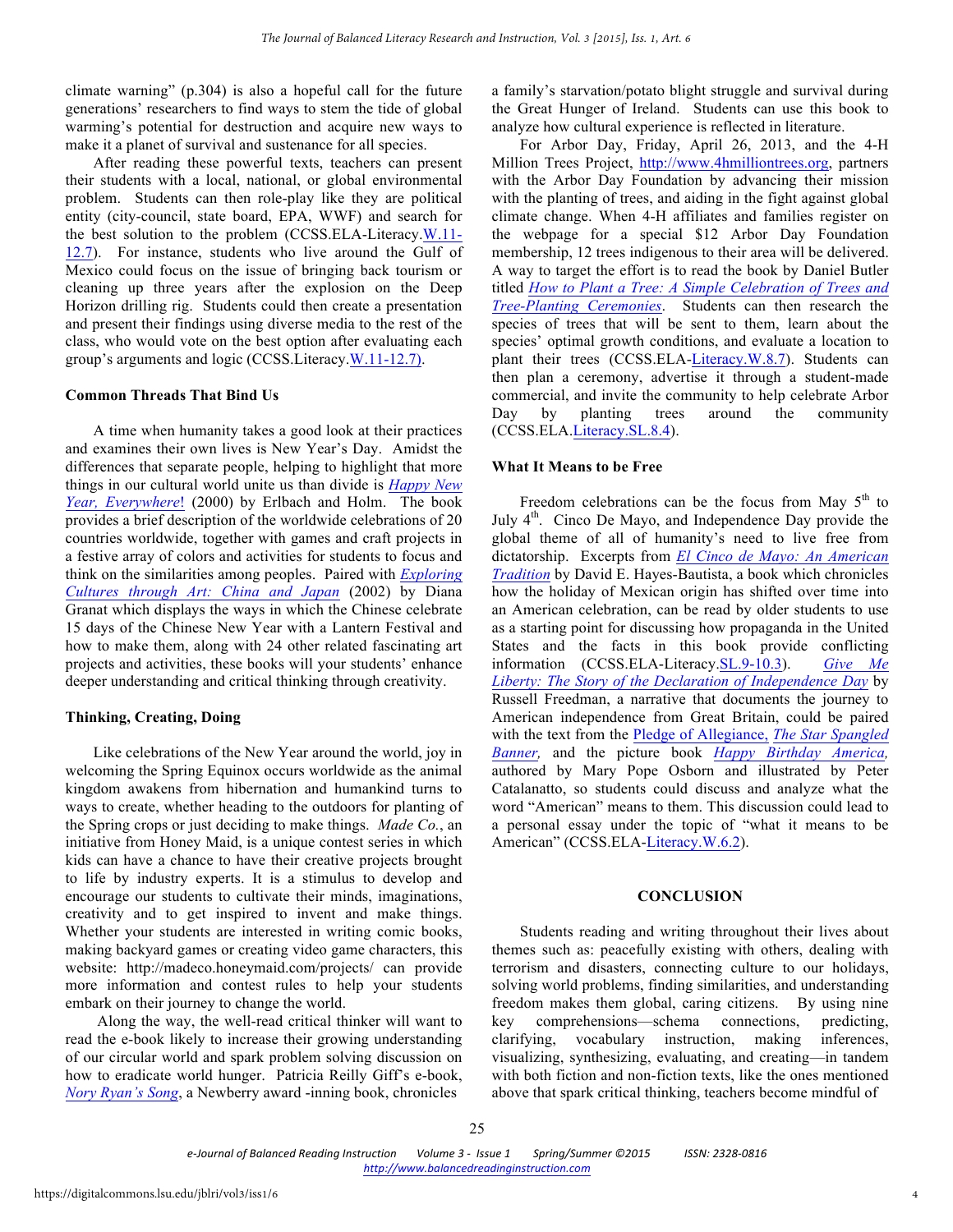their craft and are able to connect their students to the outside world to create the critical thinkers of today who will become the critical leaders of tomorrow, all while keeping up with the demands of the CCSS.

# **REFERENCES**

- Barry, B. (2005). Why social justice matters. *Cambridge: Policy Press*.
- Boudah,D.J. (2013). The main idea strategy: A strategy to improve reading comprehension through inferential thinking. *Intervention in School and Clinic 49*(3) 148–155. doi: 10.1177/1053451213496160

Brown, A. L., & Palincsar, A. S. (1987). *Reciprocal teaching of comprehension strategies: A natural history of one program for enhancing learning*. Ablex.

De Koning, B. B., & Van Der Schoot, M. (2013). Becoming part of the story! Refueling the interest in visualization strategies for reading comprehension, *Educational Psychology Review, 2,* 261–287. doi 10.1007/s10648-013- 9222-6

Frasher, K. D. (2014). Music and literacy: Strategies using comprehension connections by Tanny McGregor: *General Music Today, 27*(3), 6-10.

Keene, E. O., & Zimmermann, S. (2013). Years later, comprehension strategies still at work. *Reading Teacher, 66*(8), 601-606. doi: 10.1002/trtr.1167

McGregor, T. (2007). *Comprehension connections*. Portsmouth, NH: Heinemann.

Oczkus, L. D. (2003). *Reciprocal teaching at work: strategies for improving reading comprehension.* Newark, DE: International Reading Association.

Old Standards v. Common Core: A Side-by-Side Comparison of English Language Arts – Foundation for Excellence in Education. (2010, January 1). Retrieved December 3, 2014, from http://excelined.org/common-core-toolkit/oldstandards-v-common-core-a-side-by-side-comparison-ofenglish-language-arts-2/

Ritchie, S. J., Luciano, M., Hansell, N. K., Wright, M. J., & Bates, T.C (2013). The relationship of reading ability to creativity: Positive, not negative associations. *Learning & Individual Differences, 26*, 171-176. doi: 10.1016/j.lindif.2013.02.009

Riddile, M. (2012). What's new about the Common Core State Standards. *Principal Leadership,* 38-42.

Shifts for Students and Parents. (2012, October 30). Retrieved December 3, 2014, from https://www.engageny.org/resource/shifts-for-students-andparents/

Stygles, J. (2012). The role of vocabulary awareness in comprehension at the intermediate level. *New England*  *Reading Association Journal, 47*(2), 43-50.

- Wilhelm, J. D.. (2014). Learning to love the questions: how essential questions promote creativity and deep learning *Knowledge Quest 42*(5), 36-41.
- Writing and Reading (2014). *National Writing Project.* Retrieved from http://www.nwp.org/cs/public/print/doc/resources/write\_rea d.csp

#### **LITERATURE REFERENCED**

Heins, L. (2008). *Martin's big words.* Retrieved September 20, 2013, from

http://www.teachertube.com/view\_classroom.php?user=lhei ns

Anderson, L. H. (2002). *Thank you, Sarah: The woman who saved Thanksgiving*. New York, NY: Simon & Schuster.

Bannatyne, L. P. (2011). *Halloween nation: Behind the scenes of America's fright night*. Gretna, LA: Pelican.

Erlbach, A. & Holm, S. L. (2000). *Happy New Year, everywhere!* Brookfield, CT: Millbrook Press.

Ganat, D. (2002). *Exploring cultures through art: China and Japan, 25 beautiful art projects and activities that enhance your study of these cultures*. New York, NY: Scholastic.

Giff, P. R.; Lynch, S. (2000). *Nory Ryan's song*. New York, NY: Listening Library.

H. Byron Masterson Elementary School, (2002). *September 12th: We knew everything would be all right*. New York, NY: Scholastic.

Hyams, G., Morrison, A., & Takahashi, M. (2001). *Day of the Dead*. San Francisco, CA: Chronicle Books, LLC.

Kielburger, M. & Kielburger, C. (2002*). Take action!: A guide to active citizenship*. Hoboken, NJ: John Wiley & Sons.

Kielburger, C. & Major, K. (1998). *Free the children*. Toronto, CA: M & S.

Kraus, M. (2012). *Prip'Yat: The beast of Chernobyl* (Kindle Edition). www.mikekrausbooks.com.

Sterling, I. (2011). *Polar bears: the natural history of a threatened species*. Brighton, MA: Fitzhenry & Whiteside.

© 2015. *e-Journal of Balanced Reading Instruction* is produced and distributed to its members semi-annually by the Balanced Reading Instruction Special Interest Group of the International Reading Association. ISSN: 2328-08